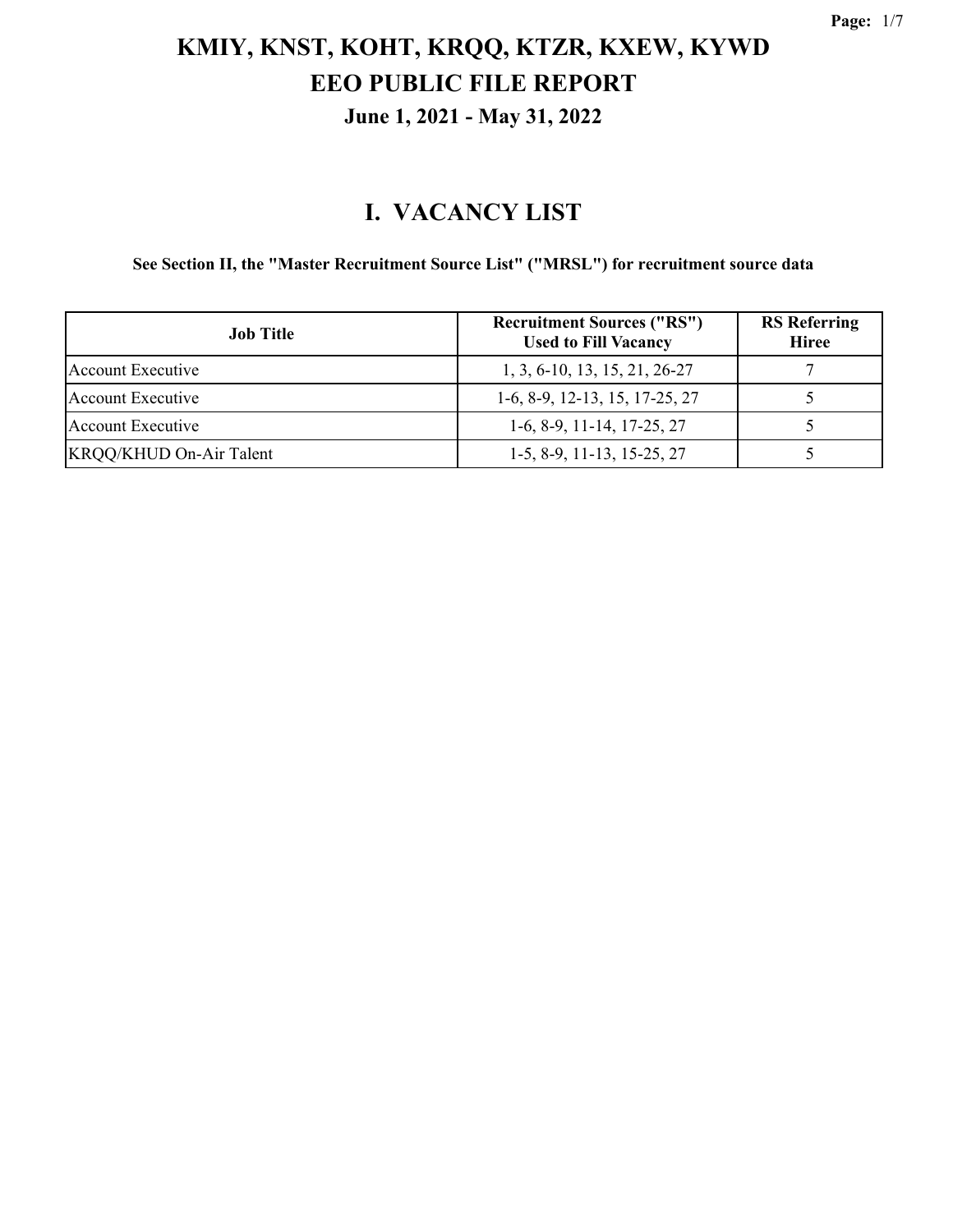| <b>RS</b><br><b>Number</b> | <b>RS</b> Information                                                                                                                                                                                         | <b>Source Entitled</b><br>to Vacancy<br><b>Notification?</b><br>(Yes/No) | <b>No. of Interviewees</b><br><b>Referred by RS</b><br>Over<br><b>Reporting Period</b> |
|----------------------------|---------------------------------------------------------------------------------------------------------------------------------------------------------------------------------------------------------------|--------------------------------------------------------------------------|----------------------------------------------------------------------------------------|
| $\mathbf{1}$               | Ad Fed - Tucson<br>PO Box 90167<br>Tucson, Arizona 85752<br>Phone: 520-326-1060<br>Email: membership@aaftucson.org<br>Pearl Ford-Fife                                                                         | N                                                                        | $\boldsymbol{0}$                                                                       |
| $\overline{2}$             | All Access Website<br>, Arizona<br>Email: jdenver@allaccess.com<br><b>Career Services</b>                                                                                                                     | N                                                                        | $\boldsymbol{0}$                                                                       |
| 3                          | Arizona Hispanic Chamber of Commerce<br>255 E Osborn Road #201<br>Phoenix, Arizona<br>Phone: 602-294-6086<br>Url: http://www.azhcc.com/contact_us.php<br>Email: info@azhcc.com<br>Joseph Ortiz                | N                                                                        | $\boldsymbol{0}$                                                                       |
| 4                          | Chicanos Por La Causa<br>250 N. Silverbell<br>Tucson, Arizona 85745<br>Phone: 520-791-9855<br>Url: www.cplctucson.com<br>Email: Corporate.Receptionist@cplc.org<br><b>Career Services</b>                     | N                                                                        | $\boldsymbol{0}$                                                                       |
| 5                          | <b>Employee Referral</b>                                                                                                                                                                                      | N                                                                        | $\overline{4}$                                                                         |
| 6                          | Glendale C. C.<br>6000 W Olive Ave.<br>Glendale, Arizona 85302<br>Phone: 623-845-3283<br>Fax: 1-623-845-3138<br>June Otts                                                                                     | ${\bf N}$                                                                | $\boldsymbol{0}$                                                                       |
| $\tau$                     | iHeartMedia Talent Acquisition                                                                                                                                                                                | $\mathbf N$                                                              | 1                                                                                      |
| 8                          | iHeartMedia.dejobs.org<br>20880 Stone Oak Pkwy<br>San Antonio, Texas 78258<br>Phone: 210-253-5126<br>Url: http://www.iheartmedia.dejobs.org<br><b>Talent Acquisition Coordinator</b><br><b>Manual Posting</b> | N                                                                        | $\boldsymbol{0}$                                                                       |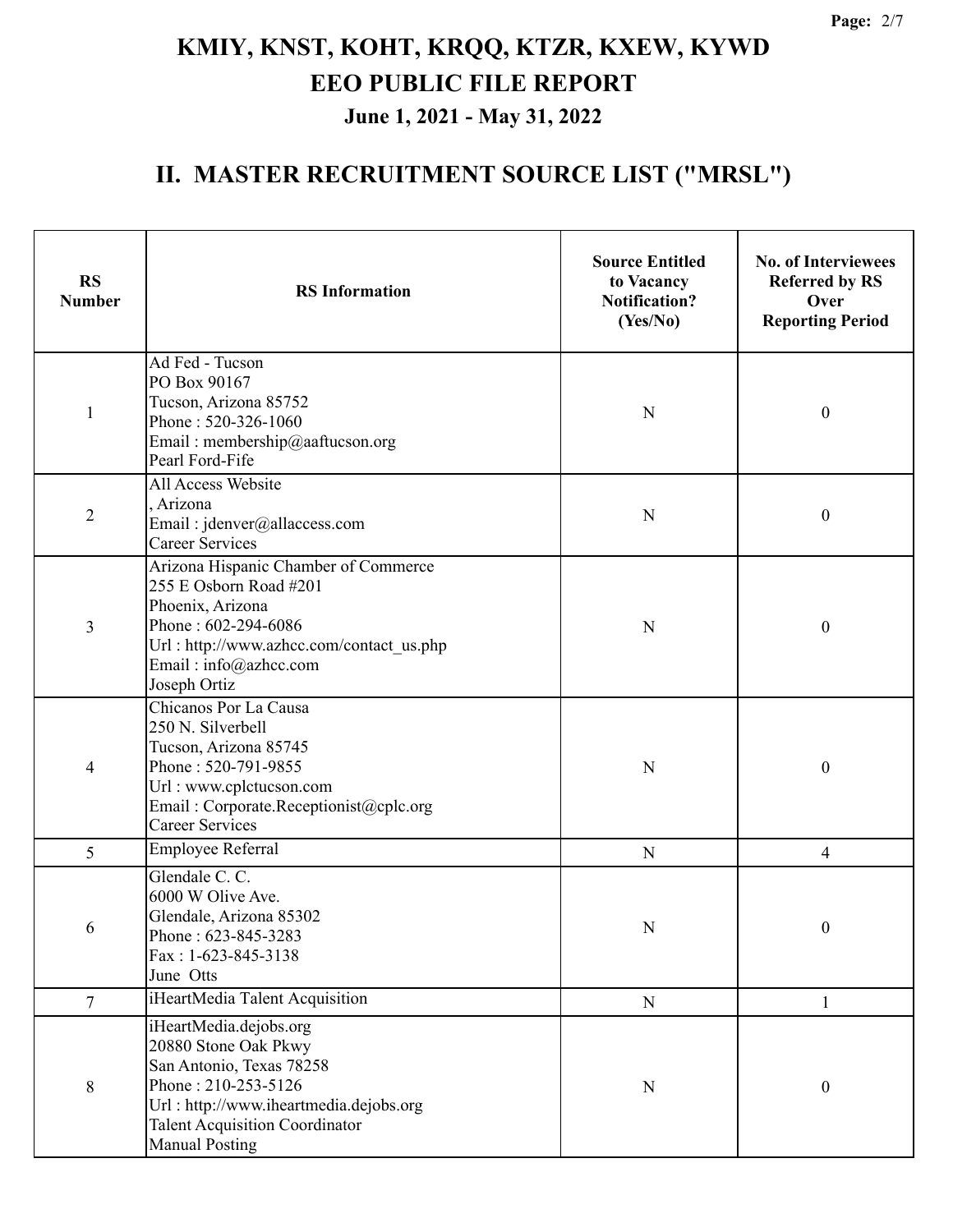| <b>RS</b><br><b>Number</b> | <b>RS</b> Information                                                                                                                                                                                                                          | <b>Source Entitled</b><br>to Vacancy<br><b>Notification?</b><br>(Yes/No) | <b>No. of Interviewees</b><br><b>Referred by RS</b><br>Over<br><b>Reporting Period</b> |
|----------------------------|------------------------------------------------------------------------------------------------------------------------------------------------------------------------------------------------------------------------------------------------|--------------------------------------------------------------------------|----------------------------------------------------------------------------------------|
| 9                          | iHeartMediaCareers.com<br>20880 Stone Oak Pkwy<br>San Antonio, Texas 78258<br>Phone: 210-253-5126<br>Url: http://www.iheartmediacareers.com<br><b>Talent Acquisition Coordinator</b><br><b>Manual Posting</b>                                  | N                                                                        | $\boldsymbol{0}$                                                                       |
| 10                         | <b>KUAT Commuications Group</b><br>1423 E. Universtiy<br>Tucson, Arizona 85721<br>Phone: 520-621-5828<br>Url: www.azpm.org<br>Fax: 1-520-621-3360<br><b>Career Services</b>                                                                    | N                                                                        | $\boldsymbol{0}$                                                                       |
| 11                         | LinkedIn - automatically posted from<br>iHeartMediaCareers.com<br>1000 W Maude Ave<br>Sunnyvale, California 94085<br>Phone: 650-687-3600<br>Url: https://www.linkedin.com/company/linkedin/<br><b>Career Services</b><br><b>Manual Posting</b> | N                                                                        | 1                                                                                      |
| 12                         | <b>NAACP</b><br>2160 N. 6th Ave.<br>Tucson, Arizona 85705<br>Phone: 520-622-8277<br>Email: NAACPTUCSONBRANCH@GMAIL.COM<br>Human Resources                                                                                                      | N                                                                        | $\boldsymbol{0}$                                                                       |
| 13                         | National Academy of TV Arts & Sciences (NATAS)<br>1101 E Monte Cristo<br>Phoenix, Arizona<br>Url: www.emmyonline.org<br>Email: emmysuncst@aol.com<br>Fax: 1-623-872-8308<br>Patti -                                                            | N                                                                        | $\boldsymbol{0}$                                                                       |
| 14                         | Non-Employee Referral                                                                                                                                                                                                                          | ${\bf N}$                                                                | 1                                                                                      |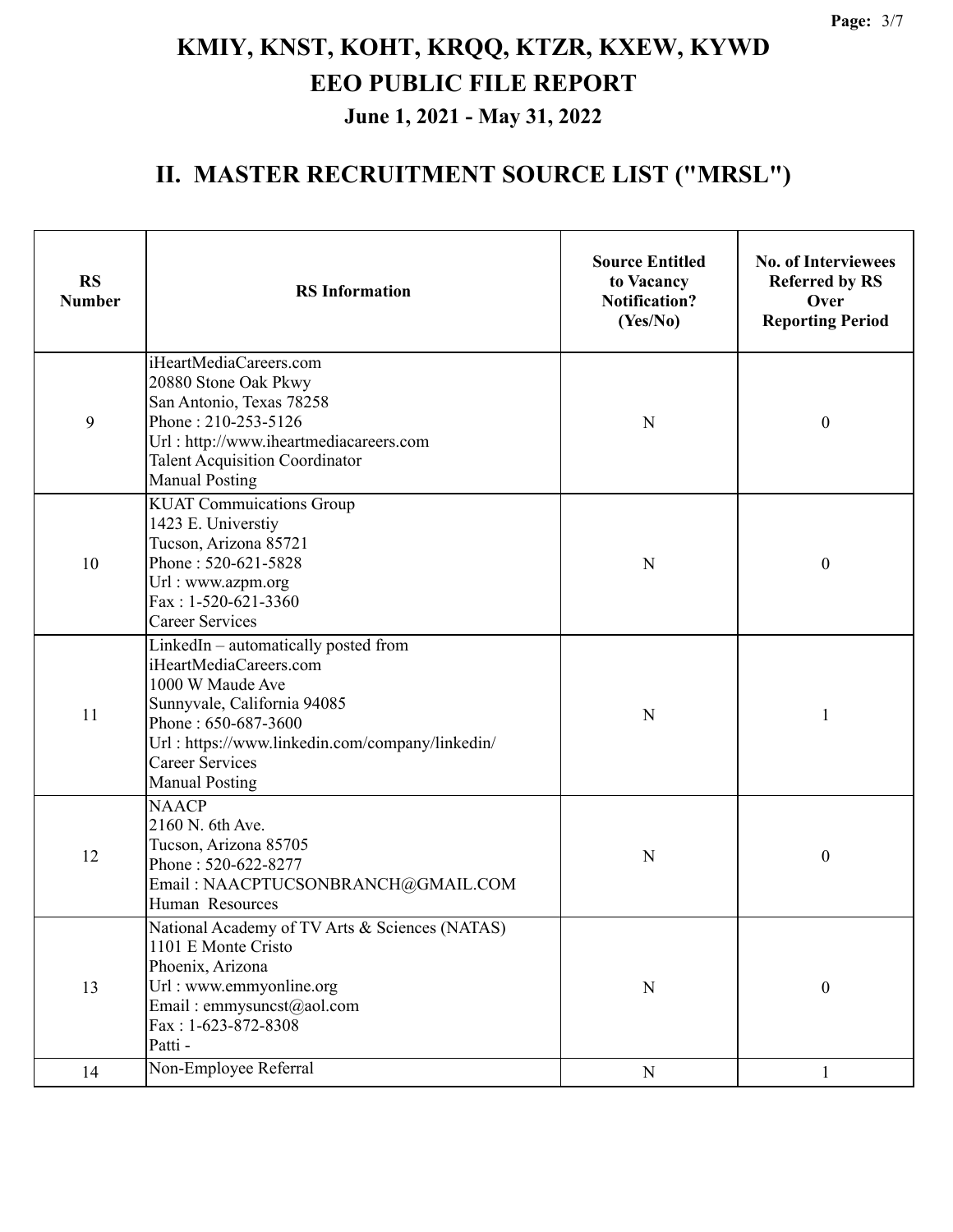| <b>RS</b><br><b>Number</b> | <b>RS</b> Information                                                                                                                                                                                                                        | <b>Source Entitled</b><br>to Vacancy<br><b>Notification?</b><br>(Yes/No) | <b>No. of Interviewees</b><br><b>Referred by RS</b><br>Over<br><b>Reporting Period</b> |  |
|----------------------------|----------------------------------------------------------------------------------------------------------------------------------------------------------------------------------------------------------------------------------------------|--------------------------------------------------------------------------|----------------------------------------------------------------------------------------|--|
| 15                         | Northern Arizona University Off Campus Employment<br>P.O. Box 5664<br>Flagstaff, Arizona<br>Phone: 928-523-6046<br>N<br>Url: nau.edu/gatewayconnects<br>Email: sonia.gonzalez@nau.edu<br>Fax: 1-928-523-1117<br>Sonia Gonzalez               |                                                                          | $\boldsymbol{0}$                                                                       |  |
| 16                         | On-Air Announcement (One or More SEU Stations)                                                                                                                                                                                               | N                                                                        | 1                                                                                      |  |
| 17                         | Pima County Adult Education<br>130 W. Congress St.<br>Tucson, Arizona 85701<br>Phone: 520-740-8661<br>Email: adulted@pima.edu<br><b>Career Services</b>                                                                                      | N                                                                        | $\boldsymbol{0}$                                                                       |  |
| 18                         | Pima County Women's Commission<br>240 N. Court<br>Tucson, Arizona 85701<br>Email: info@pimatucsonwomen.org<br><b>Career Services</b>                                                                                                         | N                                                                        | $\boldsymbol{0}$                                                                       |  |
| 19                         | Pima County/Tucson Women's Commission<br>240 N. Court Ave<br>Tucson, Arizona 85701<br>Phone: 520) 624-8318<br>Url: http://pimatucsonwomen.org/<br>Email: info@pimatucsonwomen.org<br>Fax: 1-520-624-5599<br><b>Tucson Women's Commission</b> | N                                                                        | $\boldsymbol{0}$                                                                       |  |
| 20                         | SBE.org<br>9102 North Meridian Street Suite 150<br>Indianapolis, Indiana 46260<br>Url: www.Sbe.org<br>Email: kjones@sbe.org<br><b>Scott Jones</b>                                                                                            | $\mathbf N$                                                              | $\boldsymbol{0}$                                                                       |  |
| 21                         | The Temp Connection<br>3400 E. Speedway Suite 104<br>Tucson, Arizona 85716<br>Phone: 520-323-3100<br>Fax: 1-520-327-4629<br>Cindy Dhuey                                                                                                      | N                                                                        | $\boldsymbol{0}$                                                                       |  |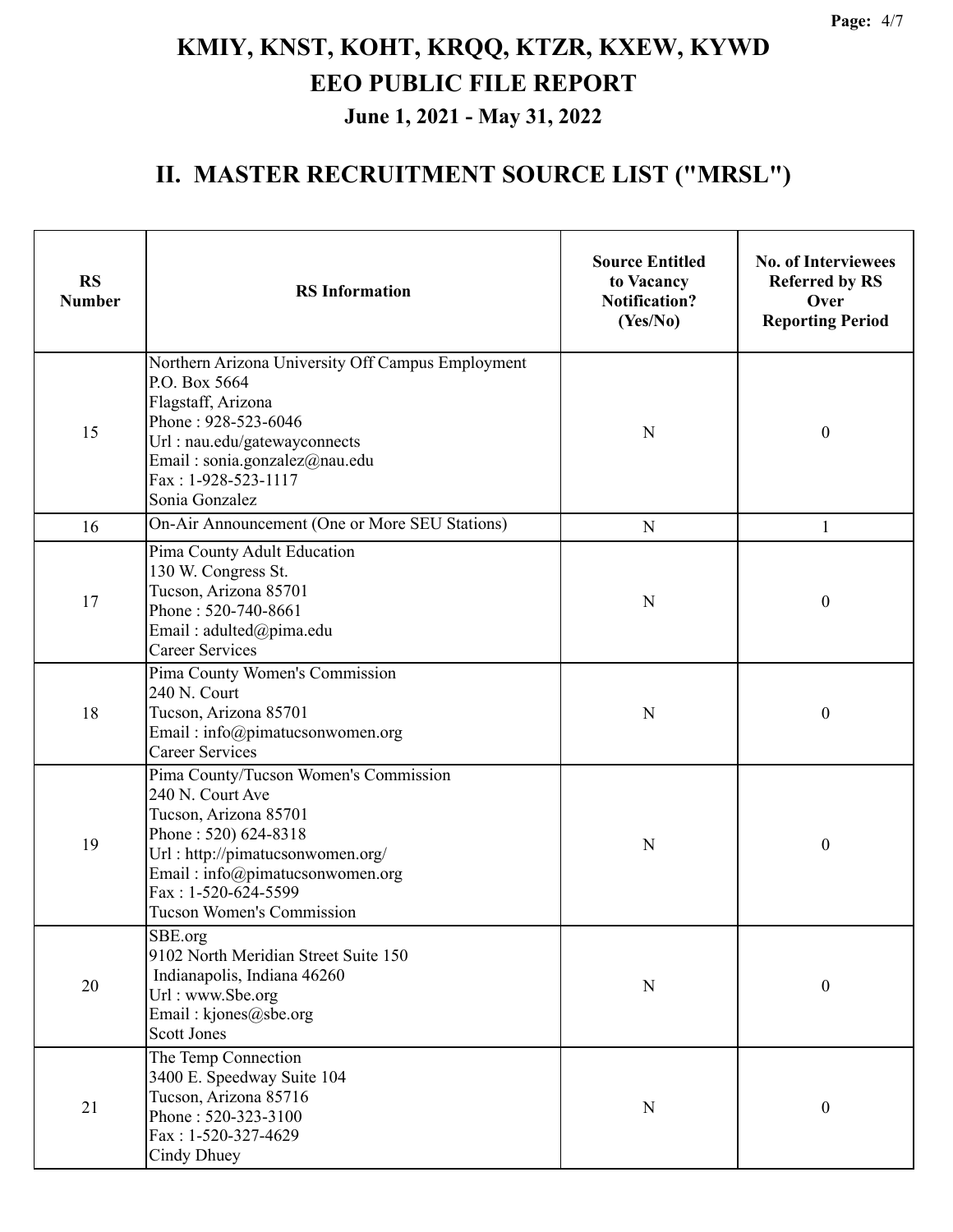| <b>RS</b> Information                                                                                                                                                                        | <b>Source Entitled</b><br>to Vacancy<br><b>Notification?</b><br>(Yes/No) | <b>No. of Interviewees</b><br><b>Referred by RS</b><br>Over<br><b>Reporting Period</b> |
|----------------------------------------------------------------------------------------------------------------------------------------------------------------------------------------------|--------------------------------------------------------------------------|----------------------------------------------------------------------------------------|
| <b>Tucson Chamber of Commerce</b><br>PO Box 991<br>Tucson, Arizona 85701<br>Phone: 520-792-1212<br>Email: info@tucsonchamber.org<br>Fax: 1-520-882-5704<br>Jack Camper                       | N                                                                        | $\boldsymbol{0}$                                                                       |
| Tucson Hispanic Chamber of Commerce<br>823 E. Speeway<br>Tucson, Arizona 85719<br>Phone: 520-620-0005<br>Url: www.tucsonhispanicchamber.org<br>Fax: 1-520-844-7071<br><b>Career Services</b> | N                                                                        | $\boldsymbol{0}$                                                                       |
| <b>Tucson Indian Center</b><br>97 E. Congress<br>Tucson, Arizona 85701<br>Phone: 520-884-7131<br>Url: www.ticenter.org<br>Email: eybarra@tricenter.com<br>Fax: 1-520-884-0240                | N                                                                        | $\boldsymbol{0}$                                                                       |
| Tucson Job Corps<br>901 S. Campbell<br>Tucson, Arizona 85719<br>Email: NationalOffice@jobcorps.gov<br><b>Job Bank Career</b>                                                                 | N                                                                        | $\boldsymbol{0}$                                                                       |
| University of Phoenix<br>300 S. Craycroft Rd<br>Tucson, Arizona 85711<br>Phone: 520-329-5209<br>Email: suzanne.kirby@phoenix.edu<br>Susanne Kirby                                            | N                                                                        | 0                                                                                      |
| 300 South Riverside Plaza Suite 800<br>Chicago, Illinois 60606<br>Phone: 336-553-0620<br>Url: http://www.mediagignow.com<br>Email: customerservice@mediagignow.com<br>MediaGigNow.com        | N                                                                        | $\boldsymbol{0}$<br>8                                                                  |
|                                                                                                                                                                                              | Evelyn Ybarra<br>www.mediagignow.com                                     | <b>TOTAL INTERVIEWS OVER REPORTING PERIOD:</b>                                         |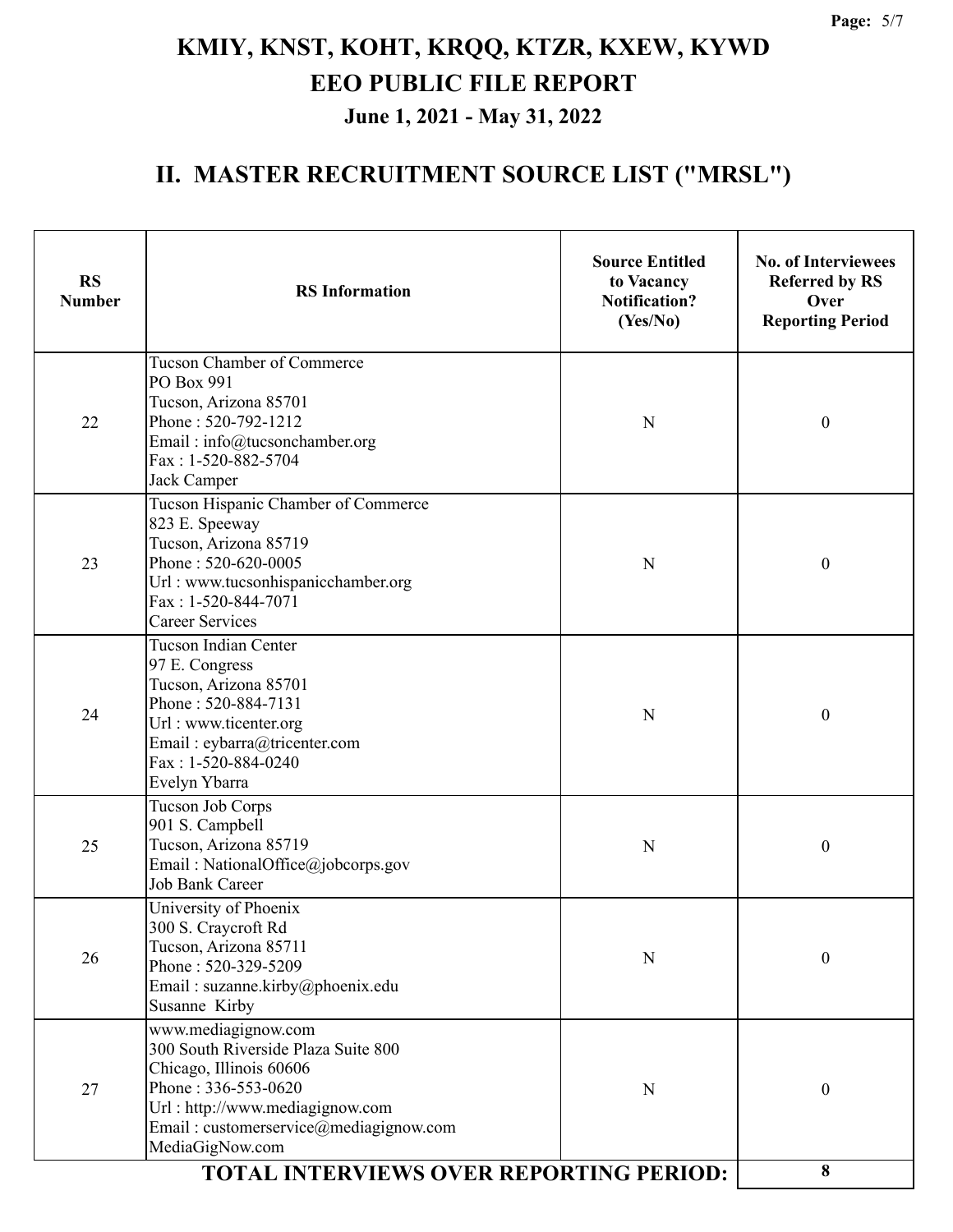#### **III. RECRUITMENT INITIATIVES**

|                | Date       | <b>Type of</b><br><b>Recruitment Initiative</b><br>(Menu Selection)                       | <b>Brief Description Of Activity</b>                                                                                                                                                                                                                                                                                                                                                                                                                                                                                                                                                                                                                         | No. of<br><b>Stations</b><br><b>Participants</b> | <b>Participant Title</b>                                   |
|----------------|------------|-------------------------------------------------------------------------------------------|--------------------------------------------------------------------------------------------------------------------------------------------------------------------------------------------------------------------------------------------------------------------------------------------------------------------------------------------------------------------------------------------------------------------------------------------------------------------------------------------------------------------------------------------------------------------------------------------------------------------------------------------------------------|--------------------------------------------------|------------------------------------------------------------|
| $\mathbf{1}$   | 8/16/2021  | Establishment of an<br>community                                                          | Our SEU Market President worked with<br>intern program designed the Arizona Broadcasters Association<br>to assist members of the who funded an internship. The intern<br>worked in different departments to learn<br>about the different positions available in<br>Radio.                                                                                                                                                                                                                                                                                                                                                                                    |                                                  | <b>Executive market</b><br>president<br>SVP of programming |
| $\overline{2}$ | 9/29/2021  | Participation in events<br>or programs sponsored<br>by educational<br>institutions        | Our SEU's Market President spoke to<br>the University of Arizona's Creative<br>Professional Communication class. He<br>spoke to students about career<br>opportunities in the broadcasting<br>industry.                                                                                                                                                                                                                                                                                                                                                                                                                                                      |                                                  | Market president                                           |
| $\overline{3}$ | 10/6/2021  | Participation in events<br>sponsored by<br>organizations<br>representing the<br>community | Our SEU's Market President and SVP<br>Programming gave a tour and answered<br>questions<br>about broadcasting to a freshman at<br>Ironwood Ridge High School to help<br>earn a badge for Boy Scouts/Eagle<br>Scouts.                                                                                                                                                                                                                                                                                                                                                                                                                                         | $\overline{2}$                                   | Market president<br>sVP of Programming                     |
| $\overline{4}$ | 11/12/2021 | Participation in events<br>sponsored by<br>organizations<br>representing the<br>community | Our SEU's Market President attended<br>the Tucson Sports and Entertainment<br>Career Fair<br>hosted by the Tucson Raodrunners.<br>Before the career fair he served on a<br>Panel Discussion for the attendees.<br>Topics for the discussion included: what<br>is a typical day, what traits do you look<br>for in candidates, advice for<br>changing career paths, common<br>mistakes in interviews or job<br>applications. After the discussion he met<br>with<br>candidates, accepted resumes (and<br>directed them to the iHeartMedia<br>website to apply to positions), discussed<br>employment opportunities and handed<br>out iHeartMedia information. |                                                  | Market president                                           |
| $\overline{5}$ | 1/10/2022  | Establishment of an<br>to assist members of the Association who<br>community              | Market President, Steve Earnhart<br>intern program designed worked with the Arizona Broadcast<br>funded the intern, Lauren Campbell.<br>Lauren is working with different<br>departments in the Tucson market to<br>learn about different posisitons.                                                                                                                                                                                                                                                                                                                                                                                                         | $\overline{2}$                                   | Market president<br>SVP of programming                     |